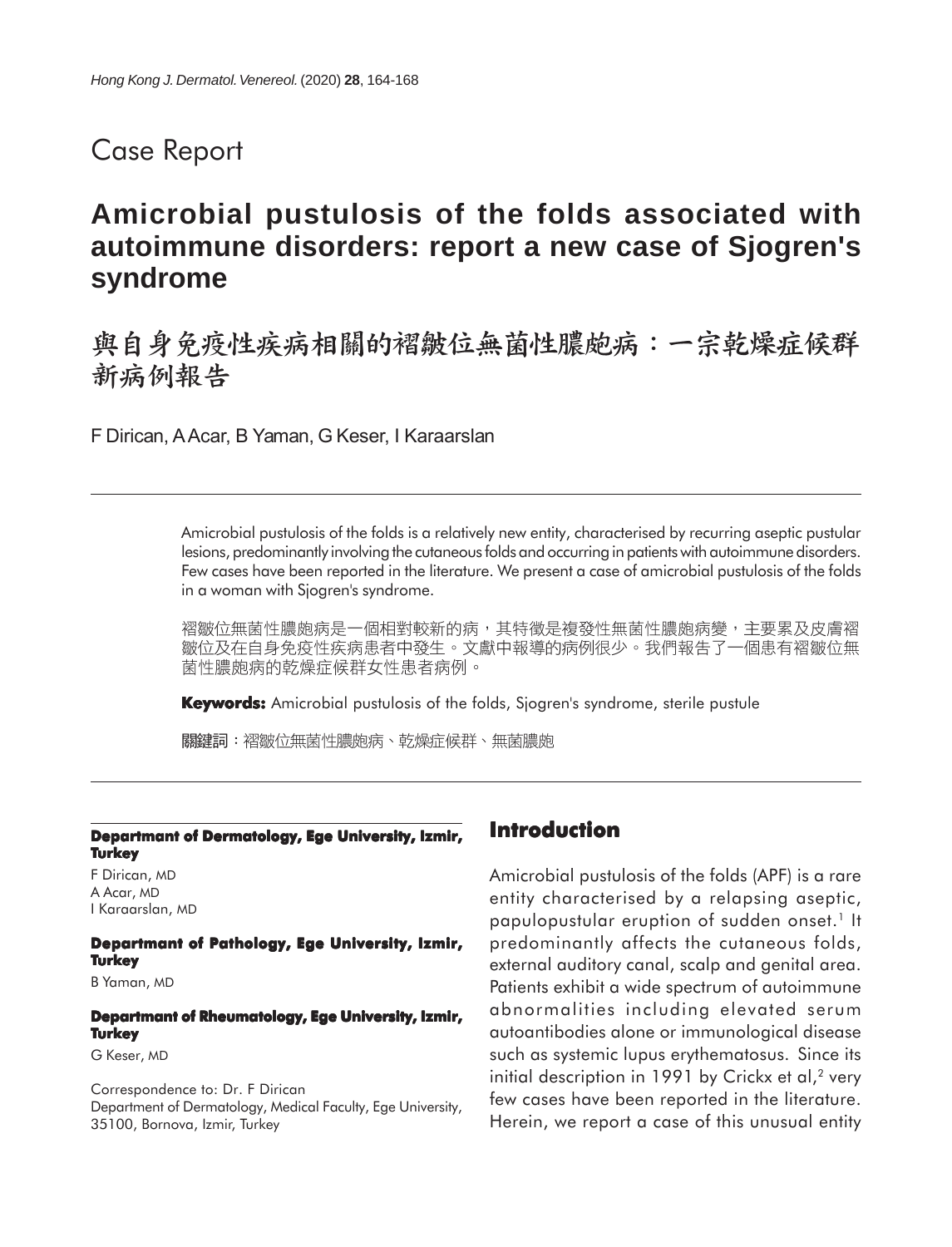with clinicopathological features and laboratory findings.

### **Case report Case**

A 34-year-old female patient was admitted with a pustular, erythematous eruption affecting the skinfolds. She had been treated with hydroxychloroquine for 12 years with the diagnosis of undifferentiated connective tissue disease based on the presence of photosensitivity and antinuclear antibody positivity. She had not taken any medications prior to the eruption. On dermatological examination, there were pustules, some of which were confluent on erythematous skin and eroded plaques, predominantly affecting the axilla, submammary folds, intergluteal folds, pubic region, gluteal region and external ear canal (Figure 1). Blood tests revealed increased neutrophils (neutrophils: 82.2%, lymphocytes: 9.4%, monocytes: 6.9%, eosinophils: 1.2%, basophils: 0.3%) and elevated C-reactive protein of 3.37 (normal range, 0-0.5). Further test results were positive for speckled (granular) pattern antinuclear antibodies with a titre of 1/5120 with presence of



**Figure 1.** (A) Scaly erythematous lesions with isolated pustules and eroded plaques in axilla, (B) posterior femoral area, (C) pubic region, (D) gluteal region, and (E) submammary folds.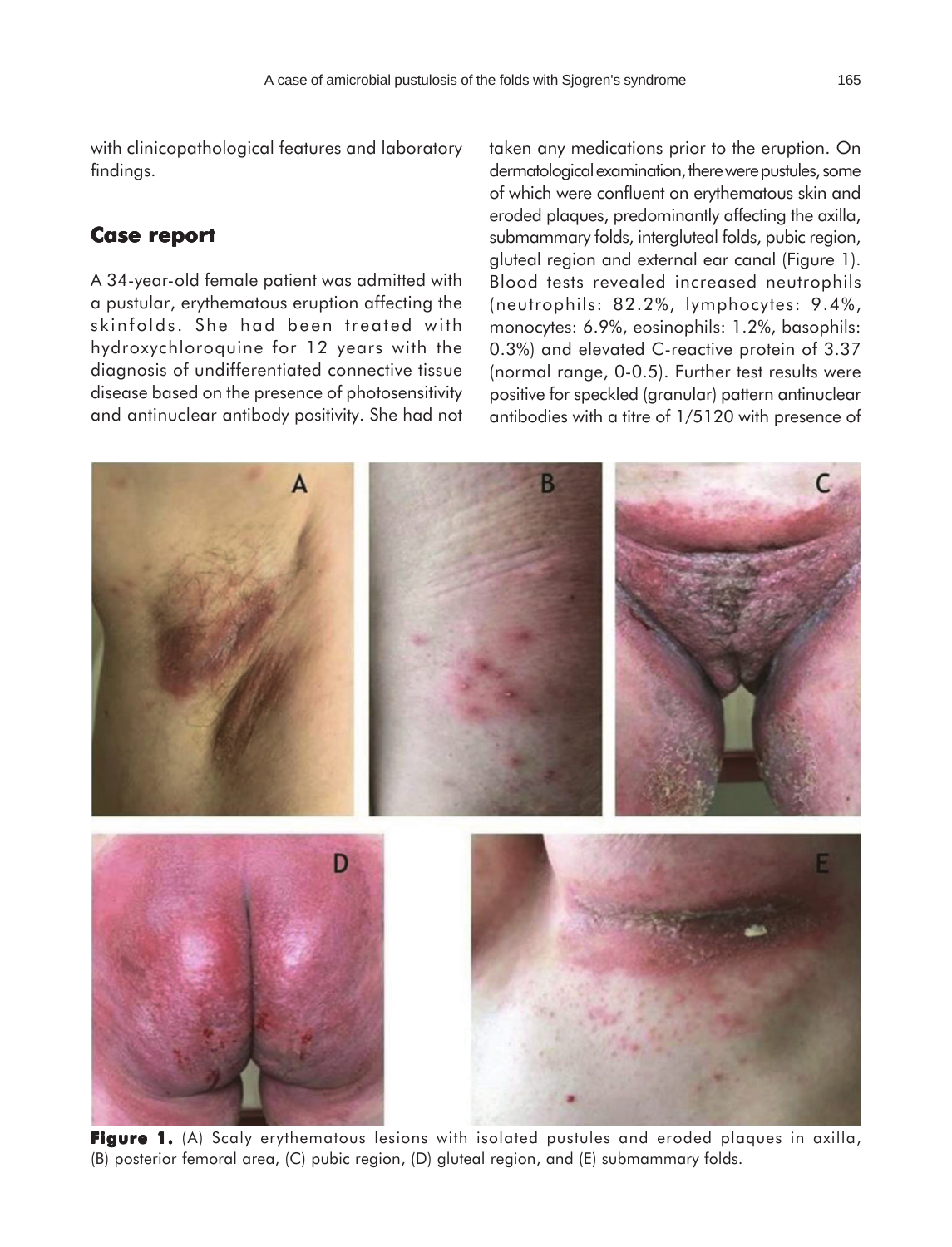anti-SSB, Ro-52, and anti-SSA antibodies. Serum zinc level was low. Liver, kidney and thyroid function tests, erythrocyte sedimentation rate, autoimmune liver tests, antineutrophil cytoplasmic antibodies, serum immunoglobulins level, complement C3-C4, rheumatoid factor value were within normal limits or negative. Bacterial and mycological cultures were negative. Antibiotic and antiseptic treatment provided partial improvement. No pathology was

found on the pelvic plain radiography. Skin biopsy from the gluteal region and inguinal region both showed intracorneal pustular formation and intraepidermal intense polymorphonuclear leukocyte exocytosis. In addition, irregular hyperplasia in the epidermis and perivascular intense inflammatory cell infiltrations were observed in the superficial dermis (Figures 2 & 3). No bacterial or fungal elements were detected on Gram, PAS and silver stain.



**Figure 2.** Intacorneal pustule formation (H & E x100).



**Figure 3.** Intraepidermal widespread polymorphic leukocyte infiltration (H & E x100).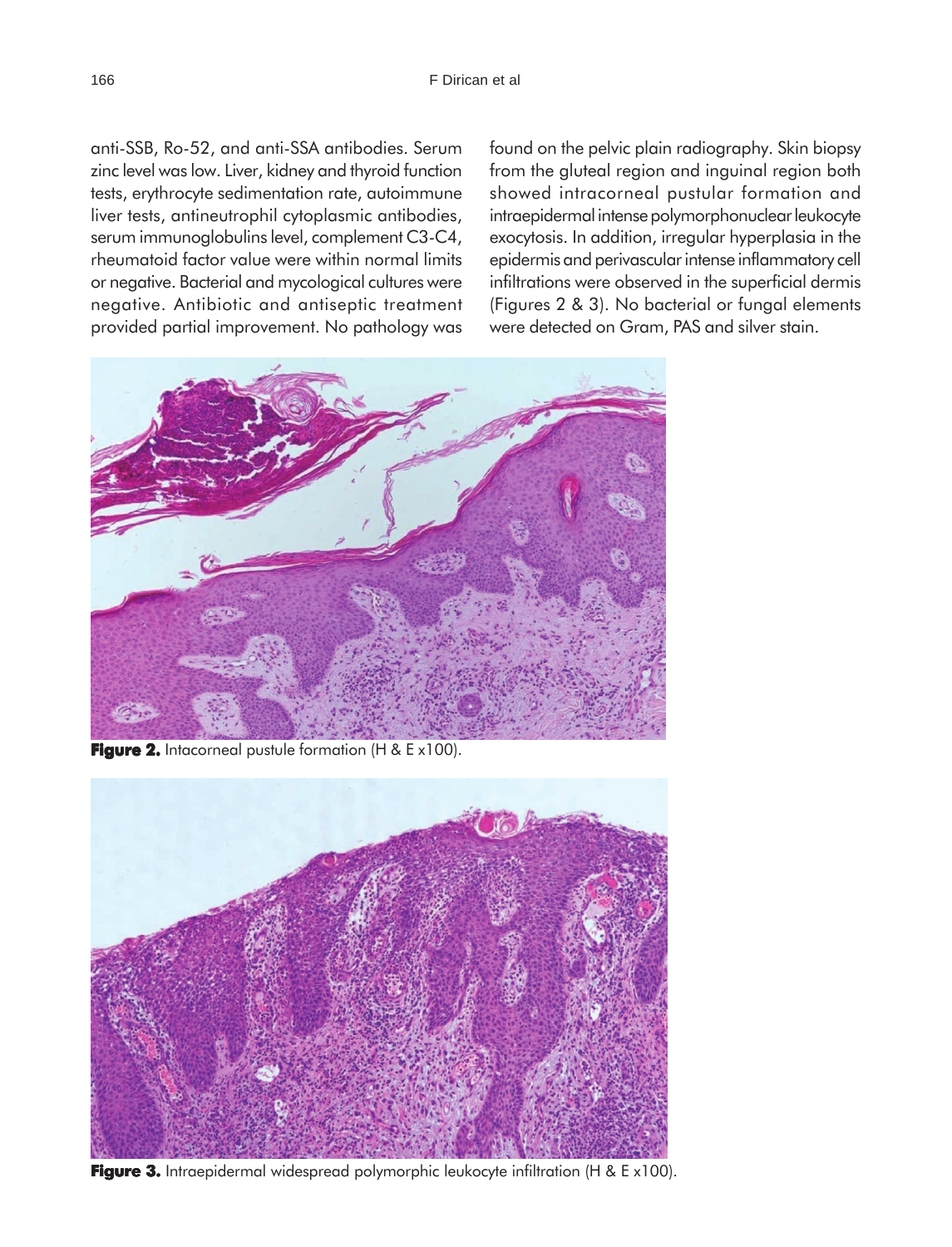The rheumatology team was consulted and Sjogren's syndrome was diagnosed based on elevated serum autoantibodies, clinical and laboratory findings. Treatment was initiated with high dose oral methylprednisolone (80 mg/d for a day, subsequently tapered). Then, mycophenolate mofetil was added at the dose of 2000 mg/day during the steroid dose reduction. With this treatment regimen, the lesions improved significantly. Mycophenolate mofetil was tapered and eventually stopped. At one-month follow-up, the patient was stable with dose of the 4 mg methylprednisolone and did not recur.

## **Discussion**

APF is a rare clinic entity most commonly seen in young women. It has an acute onset and recurring course. Typical clinical features consist of scaly erythematous and erosive plaques with follicular or non-follicular small coalescent pustules, eventually leading to crusting and impetiginisation. The clinical presentation of APF typically involves the intertriginous sites.3 Affected skin folds of our patient included axilla, submammary folds, intergluteal folds, pubic region, gluteal region and external ear canal. Bacterial and mycological cultures from active pustules are usually negative. However, older lesions may be colonised with various bacterial species. Histopathological examination typically reveals intraepidermal spongiform pustules and neutrophilic infiltrates in the dermis.

APF has been reported to be associated with autoimmune disease and/or immunological abnormalities.4 The most common autoimmune disease in these cases was systemic lupus erythematosus. Less frequently, mixed connective tissue disease, discoid and subacute cutaneous lupus erythematosus, rheumatoid arthritis, celiac disease, idiopathic thrombocytopenic purpura, myasthenia gravis, erythroblastic anaemia, Sjogren's syndrome, IgA nephropathy, rheumatoid arthritis, Hashimato's thyroiditis, Crohn's disease and autoimmune hepatitis association was determined.1,3-6 In our patient associated Sjogren's syndrome and elevated ANA titres of 1/5120 were present.

APF is a diagnosis based on the combined assessment of clinical features, histopathological findings and comorbidities. Marzano et al proposed the following mandatory criteria: pustulosis affecting one or more major folds or one or more the minor folds and also anogenital fold; histological findings of intraepidermal spongiform pustulosis with neutrophil infiltrate in the dermis; and aseptic pustules. Their minor criteria include the association with one or more autoimmune disorders; elevated ANA titres of 1:160 or more; and the presence of additional autoantibodies.1 Our case has all the criteria. The exact aetiology of APF is unclear, although neutrophil dysfunction has been suggested as a triggering factor.<sup>7</sup>

Due to rarity of APF, treatment regimens are not standardised. Systemic corticosteroids have been applied with good results (6-10) but are not always effective.2,3 Systemic antibiotics are not effective in treating this disease if there is no secondary impetiginisation in the lesions. Several other treatments have been tried such as colchicine,<sup>6</sup> chloroquine,<sup>8</sup> dapsone,<sup>9</sup> cyclosporine,<sup>9</sup> cimetidine, $10$  and zinc, $3$  with varying results. Recently, APF cases with inflammatory bowel disease were treated with anakinra (IL-1 receptor antagonist) and ustekinumab (IL-12 / IL-23 receptor antagonist), with variable results.<sup>11,12</sup> In our case, a dramatic response to systemic methylprednisolone treatment was obtained and mycophenolate mofetil was added at a dose of 2000 mg/day during steroid dose reduction. Mycophenolate mofetil dose was progressively reduced after resolution of the skin lesions and eventually stopped. At one-month follow-up, the patient skin condition was in remission while using daily dosage of methylprednisolone 4 mg.